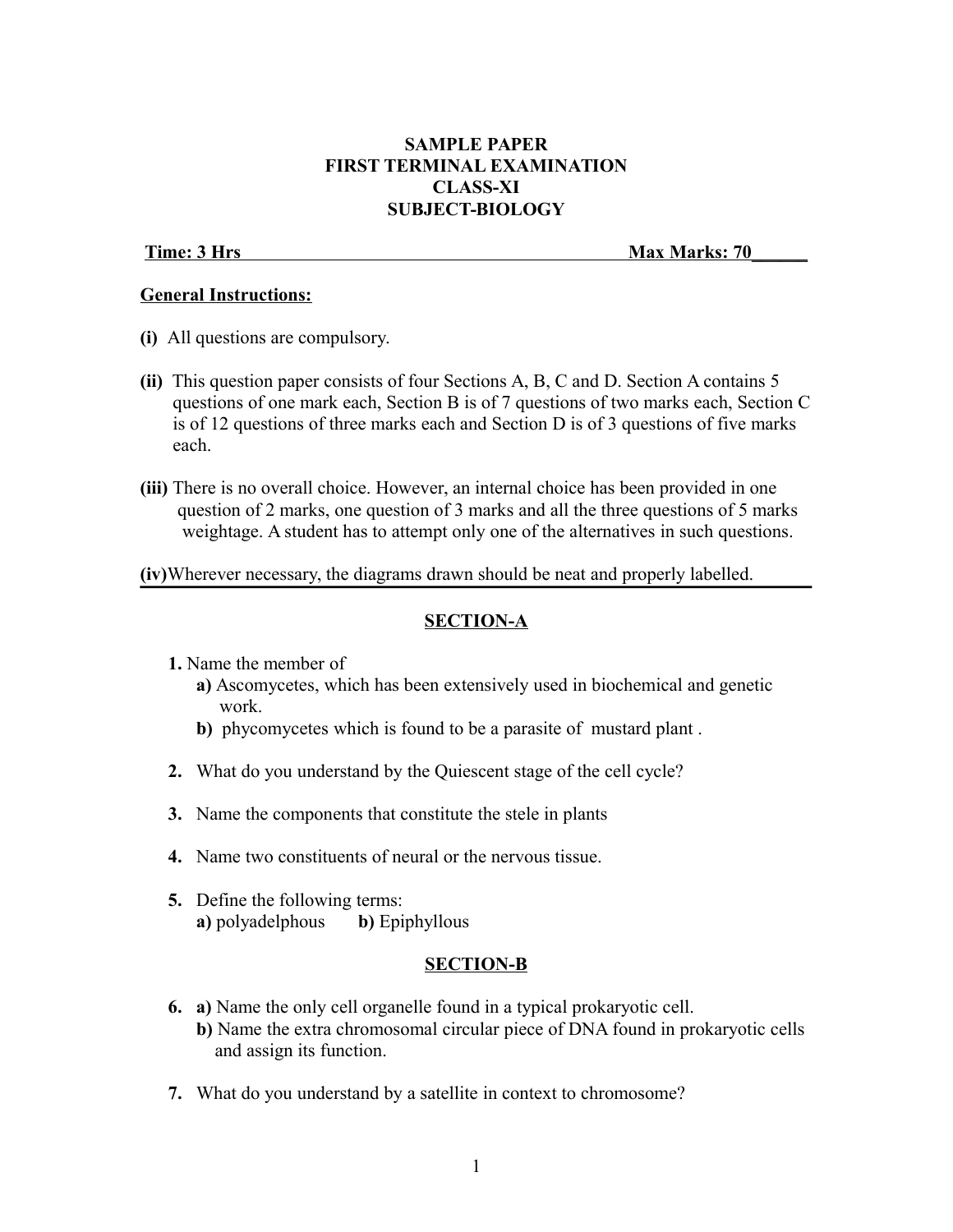- **8. a)** Identify the phylum for the following species and write one identifying feature for each of them.
	- **i)** Balanoglossus **ii)** Petromyzon
	- **b)** Name the following
		- **i)** A limbless amphibian and **ii)** A gregarious arthropod
- **9.** Observe the following diagrams and answer the questions that follow:





**a)** Name the four arrangements of ovules within different

Ovaries in the above diagrams.

 **b)** What is it called as? Is the term applicable for members of division bryophyta? Justify giving reasons.



- **a)** Name the four arrangements of petals in floral bud with respect to the other members of the same whorl in the above diagrams.
- **b)** What is it called as?Explain vexillary arranement in detail.
- **10. a)** Differentiate the gametophyte of Gymnosperms from that of Bryophytes and pteridophytes.
	- **b)** The spread of living pteridophytes is limited and restricted to narrow geographical regions. Why?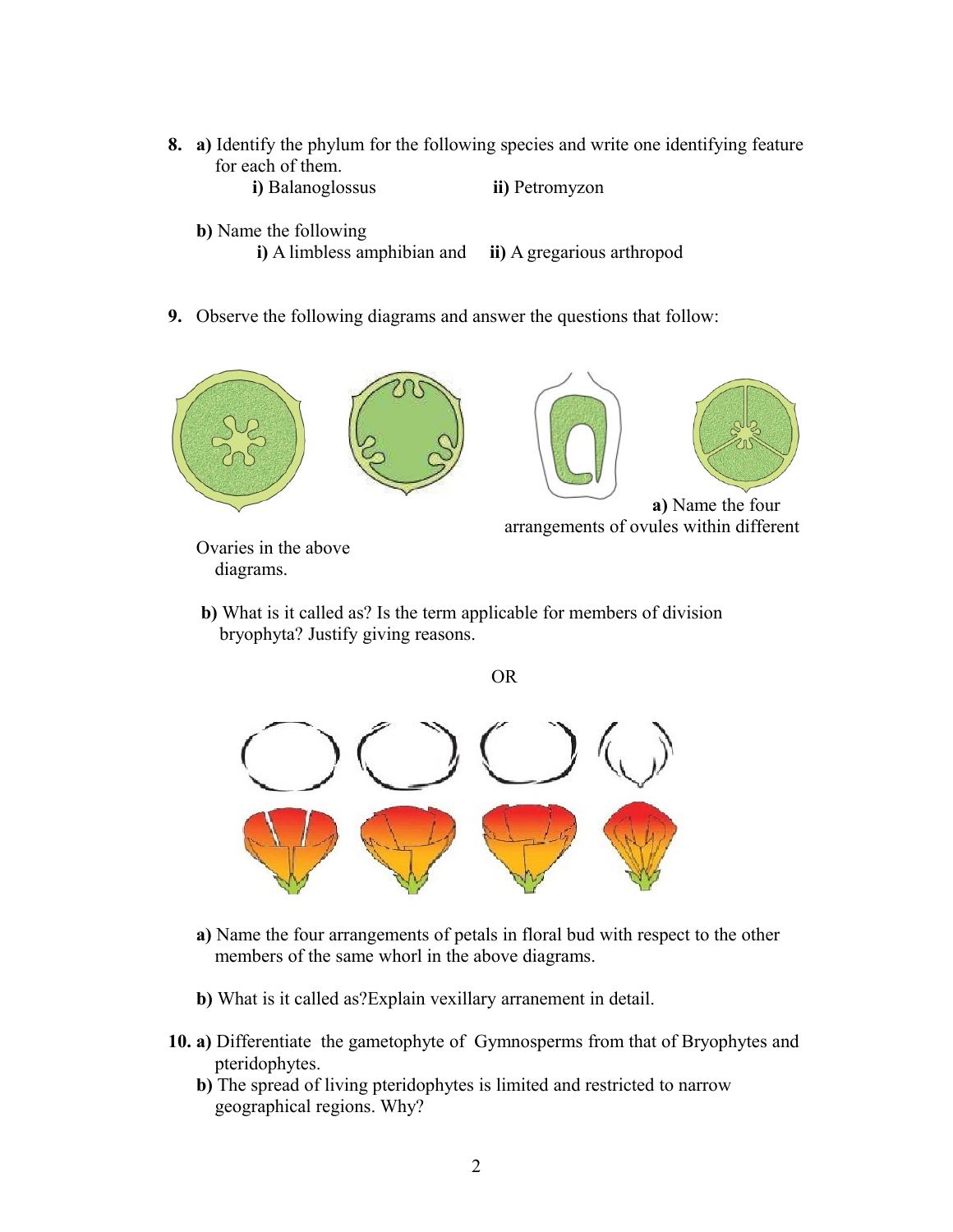**11.** Write one characteristic features of:

.

.

- **a)** The chief producer of the oceans
- **b)** The smallest living cell known that can survive without oxygen
- **12.** Draw Zwitterionic state of an amino acid.

## **SECTION-C**

- **13. a)** Draw a well labeled diagram showing the basic chordate body plan.
	- **b)** Name three sub phylum of phylum chordata.
	- **c)** What is the basis of classification of these subphylums?
- **14. a)** Dung of several ruminant animals is used for production of bio gaas. Explain Why?
	- **b)** How do chemosynthetic autotrophic eubacteria derive energy? What is their significance in the ecosystem?

### **OR**

- **a)** Differentiate between a Virus and a Viriod.
- **b)** Name the biological indicator:
	- **i)** that bloom in polluted water bodies
	- **ii)** that do not grow in polluted areas.
- **15. a)** What is periderm? How periderm formation does takes place in dicot stems? **b)** If one de-barks a tree which parts of plant are been removed?
- **16.** Write the three basic components of a connective tissue. Describe the structure of a mammalian bone.
- **17. a)**Write the floral formula of an actinomorphic, bisexual , hypogynous flower with six united tepals six stamens tricarpellary, syncarpous, superior ovary.
	- **b)** Identify the plant family to which this formula belongs.
	- **c)** Name one plant that is a source of medicine and one ornamental plant from this family.
- **18.** What are annual rings? How can they help in estimating the age of a tree? Write 4 points of difference between heart wood and sap wood.
- **19.** Explain the life cycle of a Gymnosperm ( cyclic presentation only)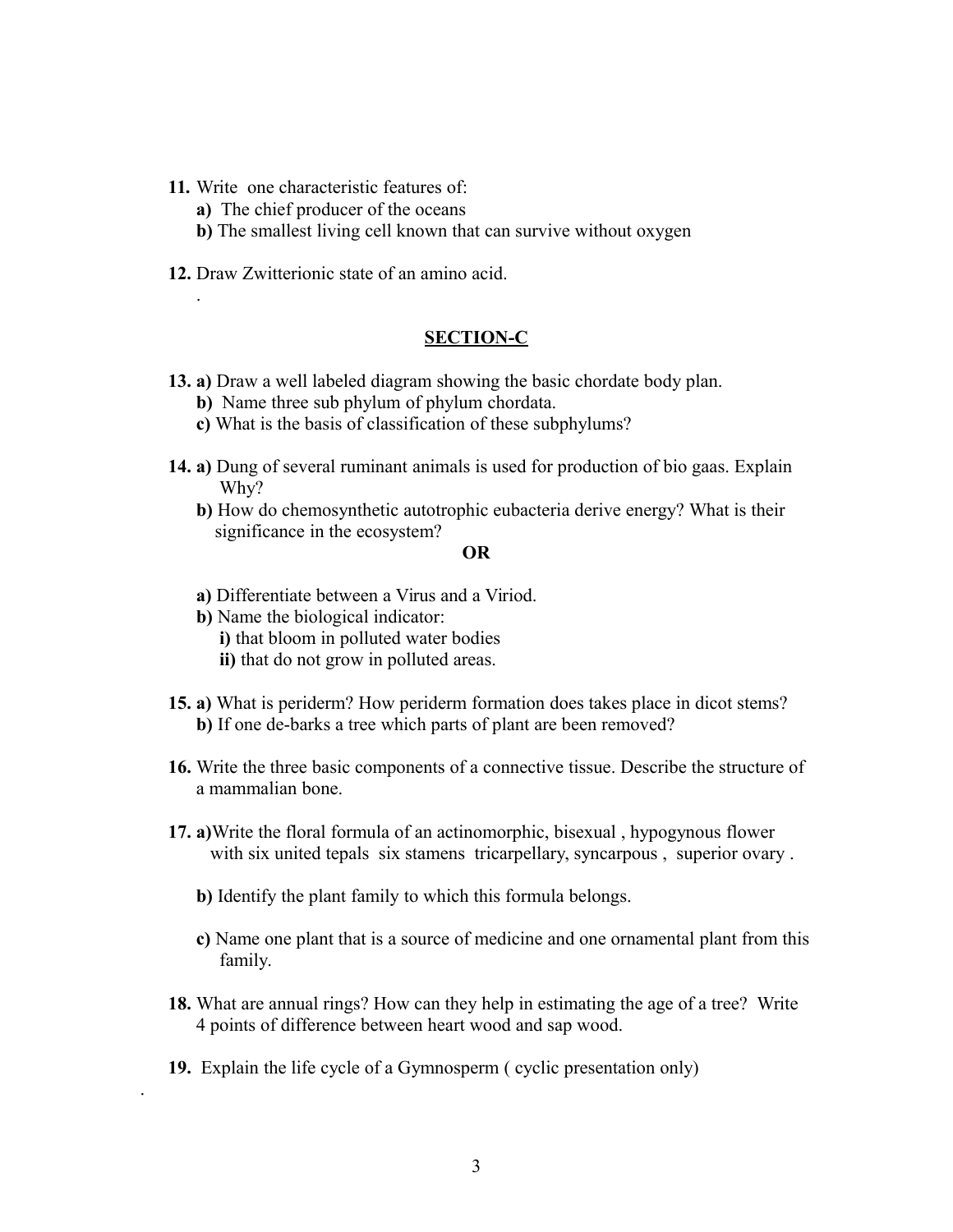- **20.** What are cell junctions? Describe the various types of cell junctions present in epithelium and other tissues.
- **21.** Name the special membranous structure formed by the extension of plasma membrane, typically into a prokaryotic cell . Mention any 4 functions of this structure.
- **22.** Briefly describe the sequence of events taking place during prophase I occurring in the cells of testes of a Grasshopper.
- **23. a)**What do you understand by endomembrane system? Write components of this system.
	- **b)** Both lysosomes and vacuoles are the endo-membrane structures , yet they differ in terms of their function . Comment.
	- **c)** Though Mitochondria is also a membranous organelle yet it is not considered as part of endomembrane system . Give reason.
- **24. a)**Name the stage of cell cycle at which the following events occur:
	- **i)** Chromosomes are moved to spindle equator
	- **ii)** centromere splits and chromatids separate
	- **iii**)Pairing between homologous chromosomes takes place
	- **b)** How does cytokinesis in a plant cells differ from that in animal cells?

# **SECTION-D**

# **25. a)** Describe in detail the anatomy of a dicot stem.

**b)** Identify the following

.

- **i)** The anatomical layer of root from which lateral branches of root arises.
- **ii)** The cells that make leaves of monocot plants curl during water stress

## **OR**

- **a)** Explain the process of secondary growth in the stems of woody Angiosperms with the help of schematic diagrams. What is its significance?
- **b)** How is secondary growth accomplished in a dicot root?
- **26.** Where would you find hepatic caeca and malpighian tubules in a cockroach? Write function of each of them. Draw and describe the digestive system of Cockroach.

## **OR**

What is the position of ovary in cockroach? What are ootheca Draw and